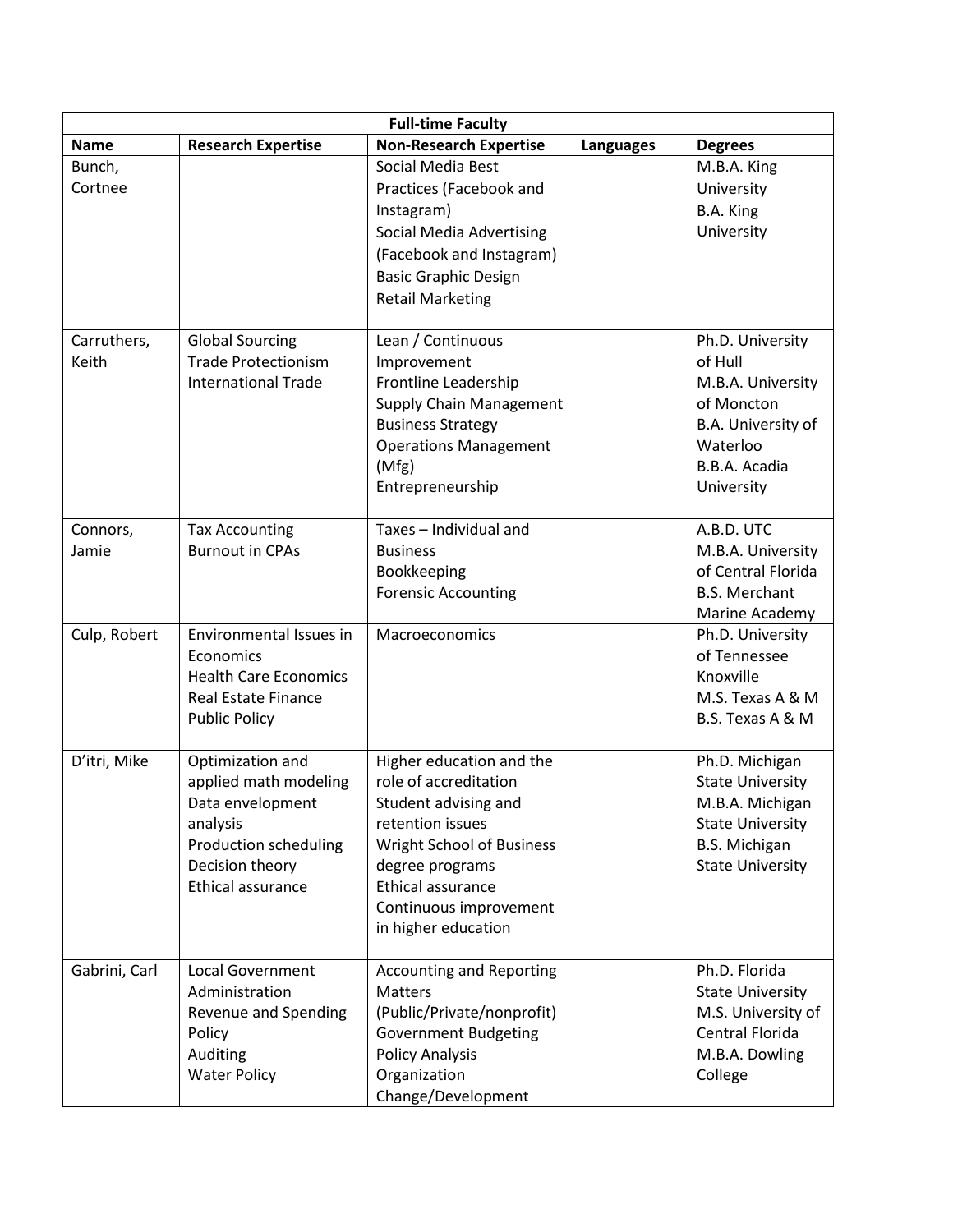| <b>Full-time Faculty</b> |                                                 |                                                    |                  |                                    |
|--------------------------|-------------------------------------------------|----------------------------------------------------|------------------|------------------------------------|
| <b>Name</b>              | <b>Research Expertise</b>                       | <b>Non-Research Expertise</b>                      | <b>Languages</b> | <b>Degrees</b>                     |
|                          | Performance                                     | <b>Ethics</b>                                      |                  | <b>B.A. Stony Brook</b>            |
|                          | Measurement                                     |                                                    |                  | University                         |
|                          |                                                 |                                                    |                  |                                    |
| Garcia,                  | Ambidexterity                                   | Project management                                 |                  | D.B.A. Kennesaw                    |
| Fernando                 | (exploration and                                | MS Project software &                              |                  | <b>State University</b>            |
|                          | exploitation)                                   | PERT/CPM                                           |                  | M.B.A. Kennesaw                    |
|                          | Psychological                                   | Construction &                                     |                  | <b>State University</b>            |
|                          | empowerment                                     | remodeling management                              |                  | <b>B.S. Dalton State</b>           |
|                          | Psychological ownership<br><b>SWOT analysis</b> | Estimating & time-phased<br>budgeting              |                  | College<br><b>B.S. Universidad</b> |
|                          | Entrepreneurship                                | International education &                          |                  | Nacional de                        |
|                          | Innovation/adaptation                           | study abroad                                       |                  | Ingenieria                         |
|                          | International business -                        |                                                    |                  |                                    |
|                          | Multilatinas                                    |                                                    |                  |                                    |
| Gardiner,                | Assurance of learning                           | SAP Enterprise Resource                            | $French -$       | Ph.D. University                   |
| Lorraine                 | Multiple criteria                               | Management Software                                | spoken,          | of Georgia                         |
|                          | decision making                                 | FinTech majors and                                 | written and      | <b>B.A. Hollins</b>                |
|                          | Simulation modeling                             | careers                                            | read             | College                            |
|                          | applications                                    | <b>Databases</b>                                   |                  |                                    |
|                          | <b>Experiential learning</b>                    | Analytics                                          |                  |                                    |
|                          | with software systems                           | <b>Optimization models</b>                         |                  |                                    |
|                          | and models                                      | Agile development                                  |                  |                                    |
|                          |                                                 | Web application                                    |                  |                                    |
|                          |                                                 | development                                        |                  |                                    |
| Helms,                   | <b>Business Clusters</b>                        | <b>Supply Chain Management</b>                     |                  | D.B.A. University                  |
| Marilyn                  | entrepreneurship                                | <b>Strategic Management</b>                        |                  | of Memphis                         |
|                          | Circular Economy                                | Logistics / Transportation                         |                  | M.B.A. University                  |
|                          | Reverse Supply Chain                            | Local Economy                                      |                  | of Memphis                         |
|                          | Logistics                                       | Carpet Industry                                    |                  | <b>B.B.A. University</b>           |
|                          |                                                 | North West Georgia<br><b>Professional Business</b> |                  | of Memphis                         |
|                          |                                                 | Certifications                                     |                  |                                    |
|                          |                                                 | Employment                                         |                  |                                    |
|                          |                                                 | <b>General Higher Education</b>                    |                  |                                    |
|                          |                                                 | HealthCare                                         |                  |                                    |
|                          |                                                 | <b>Business School Topics -</b>                    |                  |                                    |
|                          |                                                 | Accreditation,                                     |                  |                                    |
|                          |                                                 | Majors/Minors                                      |                  |                                    |
| Kim, Dong-               | Human decision making                           | Data mining                                        | Korean-          | Ph.D. Georgia                      |
| Gook (DK)                | <b>Process simulation</b>                       | Data visualization and                             | speak, read,     | <b>State University</b>            |
|                          | Assessment                                      | communication                                      | and write        | M.S. University of                 |
|                          | Pedagogy                                        | Data modeling                                      |                  | Nebraska                           |
|                          | Methodology                                     | Process improvement                                |                  | <b>B.S. Dongguk</b>                |
|                          |                                                 | R programming                                      |                  | University                         |
|                          |                                                 | Power BI, Power Query, M                           |                  |                                    |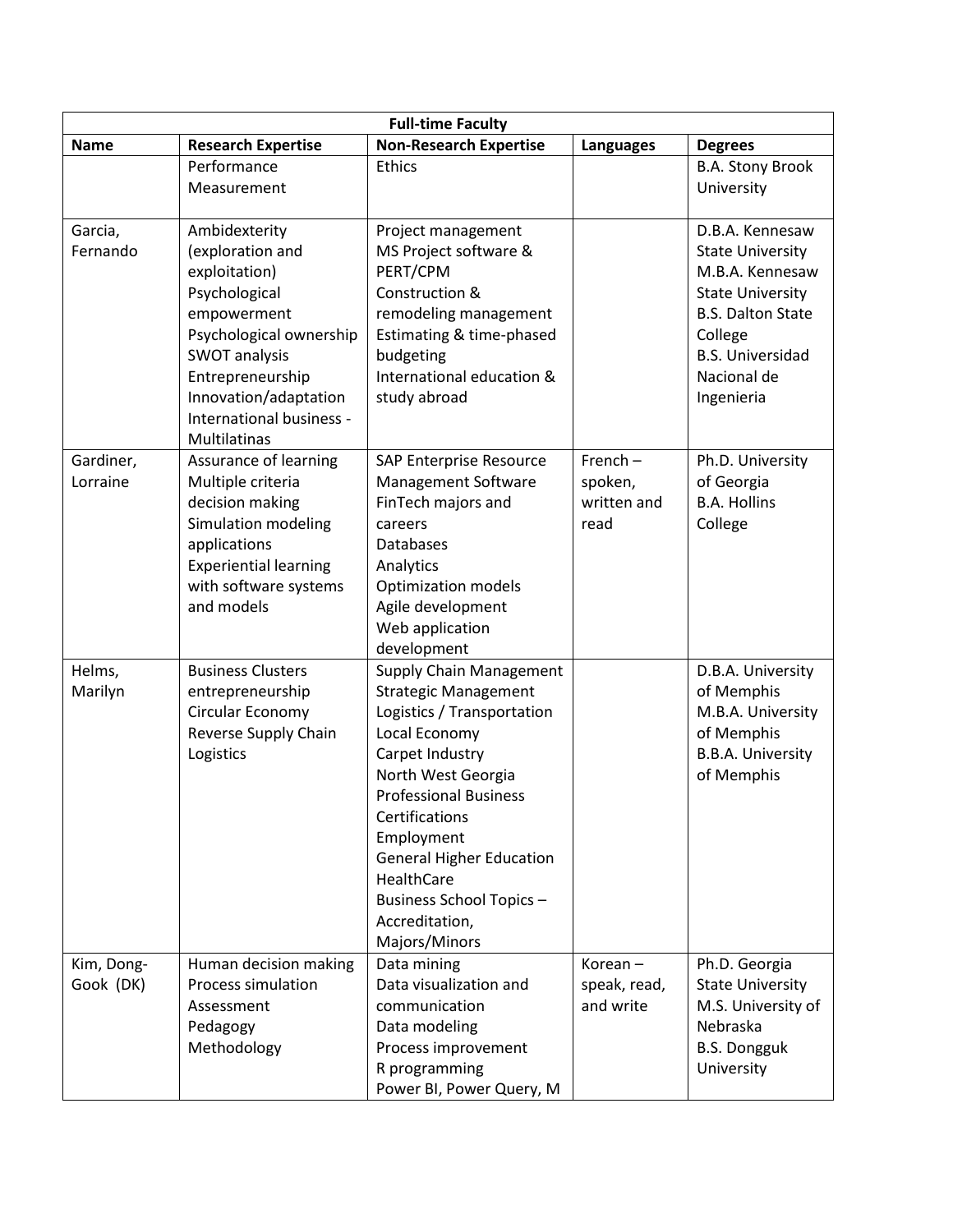| <b>Full-time Faculty</b> |                                                                                                                                                                                                                                                           |                                                                                                                                                                           |                         |                                                                                                                                                |
|--------------------------|-----------------------------------------------------------------------------------------------------------------------------------------------------------------------------------------------------------------------------------------------------------|---------------------------------------------------------------------------------------------------------------------------------------------------------------------------|-------------------------|------------------------------------------------------------------------------------------------------------------------------------------------|
| <b>Name</b>              | <b>Research Expertise</b>                                                                                                                                                                                                                                 | <b>Non-Research Expertise</b>                                                                                                                                             | <b>Languages</b>        | <b>Degrees</b>                                                                                                                                 |
|                          |                                                                                                                                                                                                                                                           |                                                                                                                                                                           |                         |                                                                                                                                                |
| Koch,<br>Christian       | financial literacy<br>investment<br>management<br><b>Warren Buffett</b><br>Value Investing                                                                                                                                                                |                                                                                                                                                                           |                         | DBA, University of<br>South Florida<br>AMP, Harvard<br><b>Business School</b><br>MBA, Jacksonville<br>University<br>BBA, Stetson<br>University |
| Littlefield, Jon         | <b>Consumer Socialization</b><br>Gender Justice in<br>Marketing<br><b>Brand Related Bullying</b><br>Stigma in Mobile House<br>Parks                                                                                                                       |                                                                                                                                                                           |                         | Ph.D. Virginia<br>Tech<br>M.B.A. Virginia<br>Tech<br><b>B.S. Mars Hill</b><br>College                                                          |
| Ryle, Patrick            | <b>Accounting &amp; Public</b><br>Policy<br>Law & Public Policy<br>Taxation<br><b>Accounting &amp; Financial</b><br>Reporting<br>Sustainability &<br><b>Sustainability Reporting</b><br><b>Accounting Information</b><br>Systems, Privacy and<br>Security | Government & Municipal<br>Law<br><b>General Business Law</b><br><b>Licensing Law</b>                                                                                      |                         | J.D. Northeastern<br>University<br>M.B.A. University<br>of Rhode Island<br>B.S. University of<br>Massachusetts at<br><b>Boston</b>             |
| Smith, Ray               |                                                                                                                                                                                                                                                           | <b>Fulbright Program</b><br>Internationalization<br><b>HealthCare Ethics</b><br><b>Baltic Countries</b><br>Eastern/Central Europe<br>Leadership Training &<br>Development |                         | Ph.D. Regent<br>University<br><b>Master University</b><br>of South Carolina<br>B.A. University of<br>Tennessee<br>Chattanooga                  |
| Watkins,<br>Caleb        | Labor Economics<br><b>Defense Economics</b>                                                                                                                                                                                                               | Industrial Organization                                                                                                                                                   |                         | Ph.D. Middle<br><b>Tennessee State</b><br>University<br>M.A. Middle<br><b>Tennessee State</b><br>University<br>B.S.                            |
| Yan, Kevin               | Fintech (SME Lending)                                                                                                                                                                                                                                     | Data visualization and<br>modeling                                                                                                                                        | Chinese<br>Mandarin and | Ph.D. Baylor<br>University                                                                                                                     |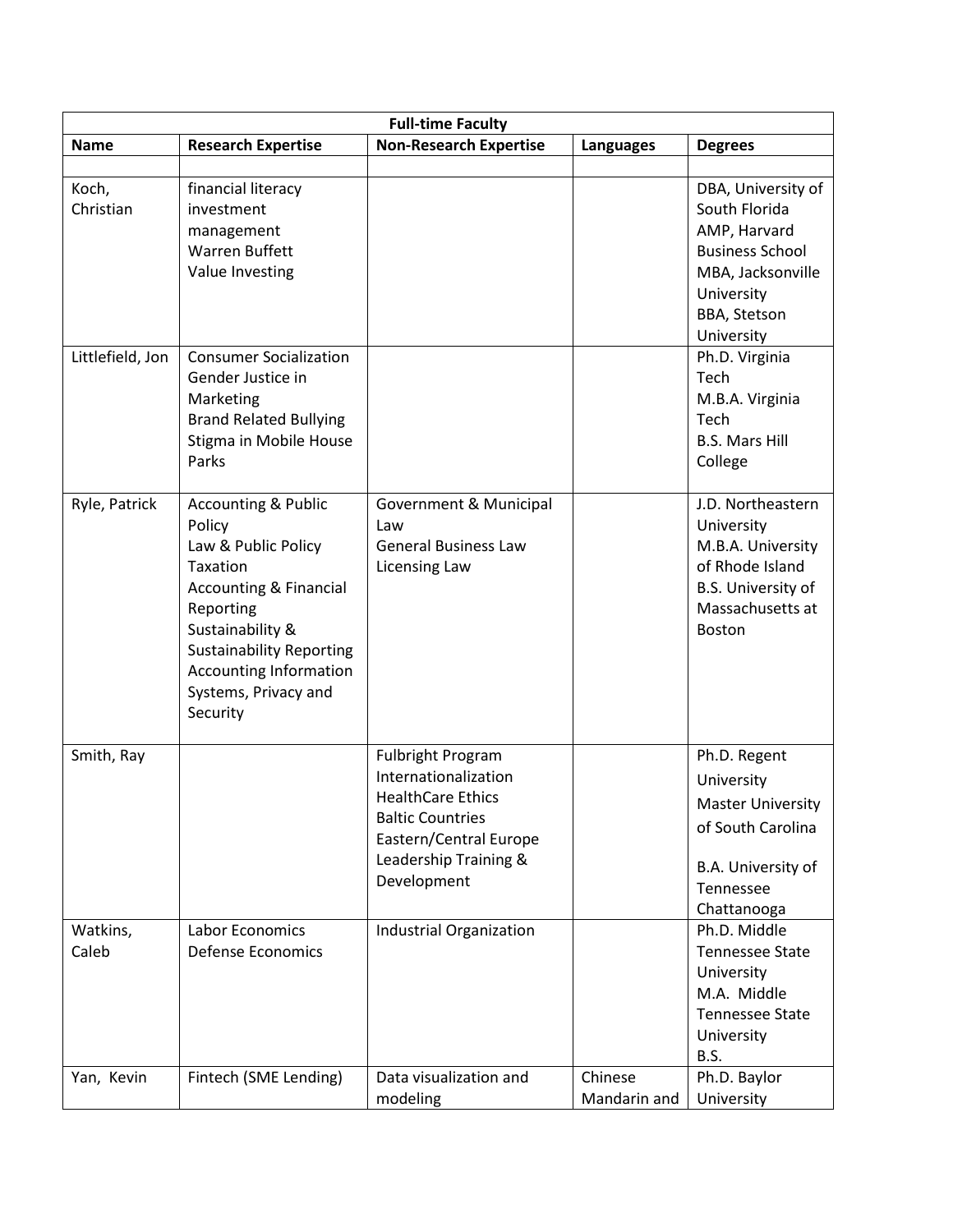| <b>Full-time Faculty</b> |                           |                               |                |                         |  |
|--------------------------|---------------------------|-------------------------------|----------------|-------------------------|--|
| <b>Name</b>              | <b>Research Expertise</b> | <b>Non-Research Expertise</b> | Languages      | <b>Degrees</b>          |  |
|                          | Online User Innovation    | VB programming in Excel       | Shanghainese   | M.S. Baylor             |  |
|                          | Communities               | Stata & R                     | - Speak, read, | University              |  |
|                          | <b>IT Consumerization</b> | Weka machine learning         | and write      | M.S. Shanghai           |  |
|                          |                           | <b>Cisco Packet Tracer</b>    |                | University              |  |
|                          |                           | Partial least squares path    |                | B.A. Shanghai           |  |
|                          |                           | modeling                      |                | University              |  |
| Yu, Han                  | Economics of Education,   |                               | Chinese        | Ph.D. Louisiana         |  |
|                          | Health Economics,         |                               | Mandarin $-$   | <b>State University</b> |  |
|                          | Labor Economics,          |                               | Speak, Read    | M.S. Louisiana          |  |
|                          | Applied Econometrics,     |                               | and Write      | <b>State University</b> |  |
|                          | Subjective Well-Being     |                               |                | M.S. Central            |  |
|                          |                           |                               |                | University of           |  |
|                          |                           |                               |                | Finance and             |  |
|                          |                           |                               |                | Economics               |  |
|                          |                           |                               |                | <b>B.S. Suzhou</b>      |  |
|                          |                           |                               |                | University of           |  |
|                          |                           |                               |                | Science and             |  |
|                          |                           |                               |                | Technology              |  |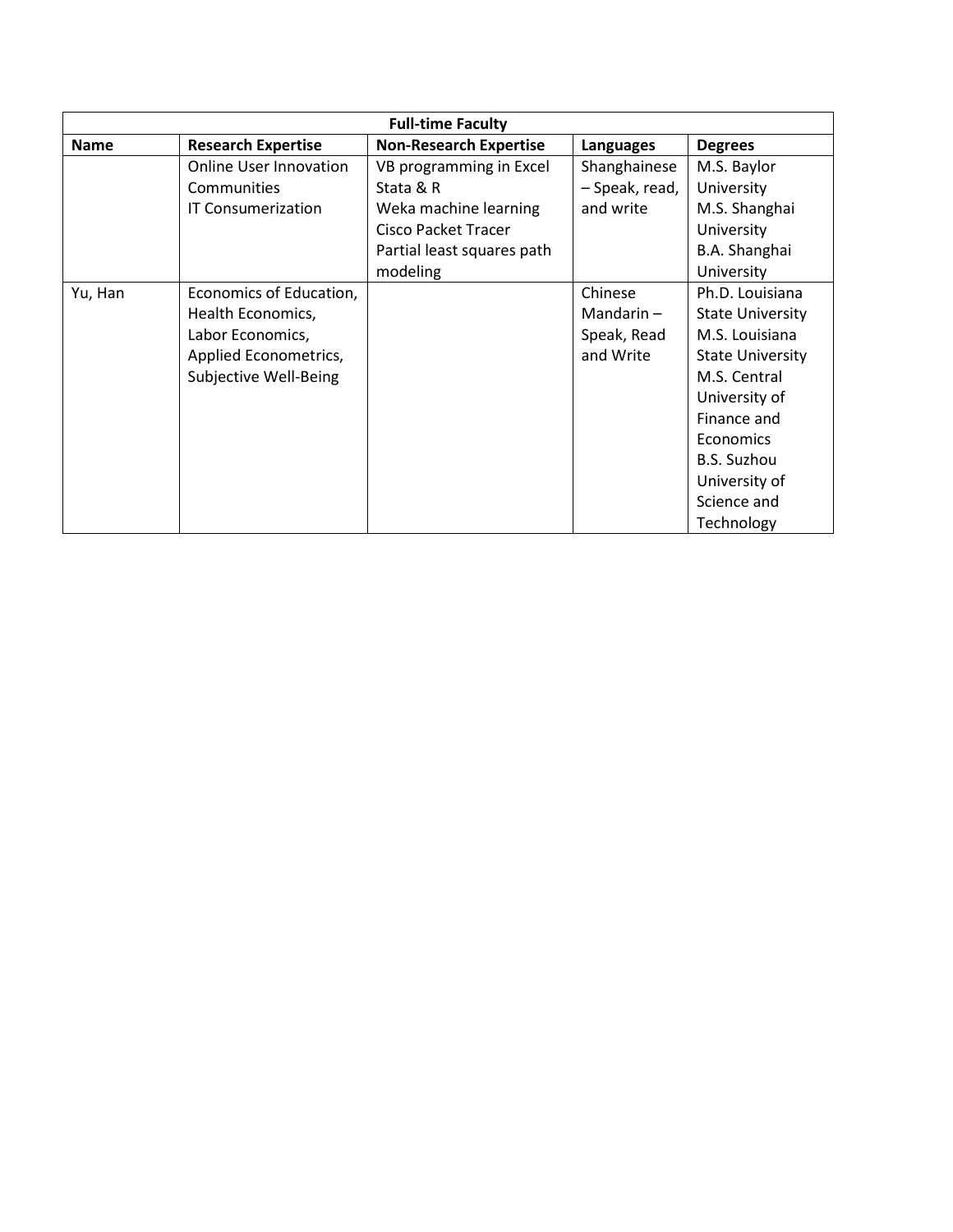| <b>Part-Time Faculty</b> |                                                                                                            |                                                                                                                                                                                                                                                                                                  |           |                                                                                                                     |
|--------------------------|------------------------------------------------------------------------------------------------------------|--------------------------------------------------------------------------------------------------------------------------------------------------------------------------------------------------------------------------------------------------------------------------------------------------|-----------|---------------------------------------------------------------------------------------------------------------------|
| <b>Name</b>              | <b>Research Expertise</b>                                                                                  | <b>Non-Research Expertise</b>                                                                                                                                                                                                                                                                    | Languages | <b>Degrees</b>                                                                                                      |
| Brown, David             |                                                                                                            |                                                                                                                                                                                                                                                                                                  |           | M.S. Georgia<br>Southern<br>University<br>M.S. University of<br>Tennessee                                           |
| Gordon, Jim              |                                                                                                            | Engineering<br>Malcolm Baldrige<br>Skilled nursing<br>operations                                                                                                                                                                                                                                 |           | M.B.A. University<br>of Georgia<br><b>B.S. North Carolina</b><br><b>State University</b>                            |
| Haverland,<br>Bob        | SAP in Introduction<br><b>Accounting Courses</b>                                                           | <b>Managerial Accounting</b><br><b>Accounting for Private</b><br>For- Profit Small<br><b>Businesses</b><br>Sage (Peachtree)<br>Accounting<br>Sage Payroll<br>QuickBooks<br>Cares Act, Paycheck<br><b>Protection Plan</b><br><b>Financial Presentations</b><br><b>Small Business</b><br>Valuation |           | M.B.A. New Mexico<br>Highlands<br>University<br>B.B.A. Southern<br>Oregon State<br>College                          |
| Herrera,<br>Brooklyn     | <b>Asset-Based Learning</b><br><b>Strategies</b><br><b>Latinx Student Success</b><br>Peer Academic Support | <b>College Student</b><br><b>Financial Literacy</b><br><b>Peer Tutoring</b><br><b>Peer Financial</b><br>Mentoring<br><b>Certified Financial</b><br><b>Education Instructor</b><br>(higher ed)                                                                                                    |           | Ed.D. (2023)<br>University of North<br>Georgia<br>M.M. Shorter<br>University<br><b>B.A. Dalton State</b><br>College |
| Holverson,<br>Lauren     |                                                                                                            | Market Research<br>Social Media<br>Entrepreneurship<br>Nonprofits<br><b>Business Analytics</b><br>Communications                                                                                                                                                                                 |           | M.B.A, University of<br>West Georgia<br>B.B.A., Marketing,<br>University of<br>Montevallo                           |
| Hoy, Edward              |                                                                                                            |                                                                                                                                                                                                                                                                                                  |           | D.B.A.,<br>International                                                                                            |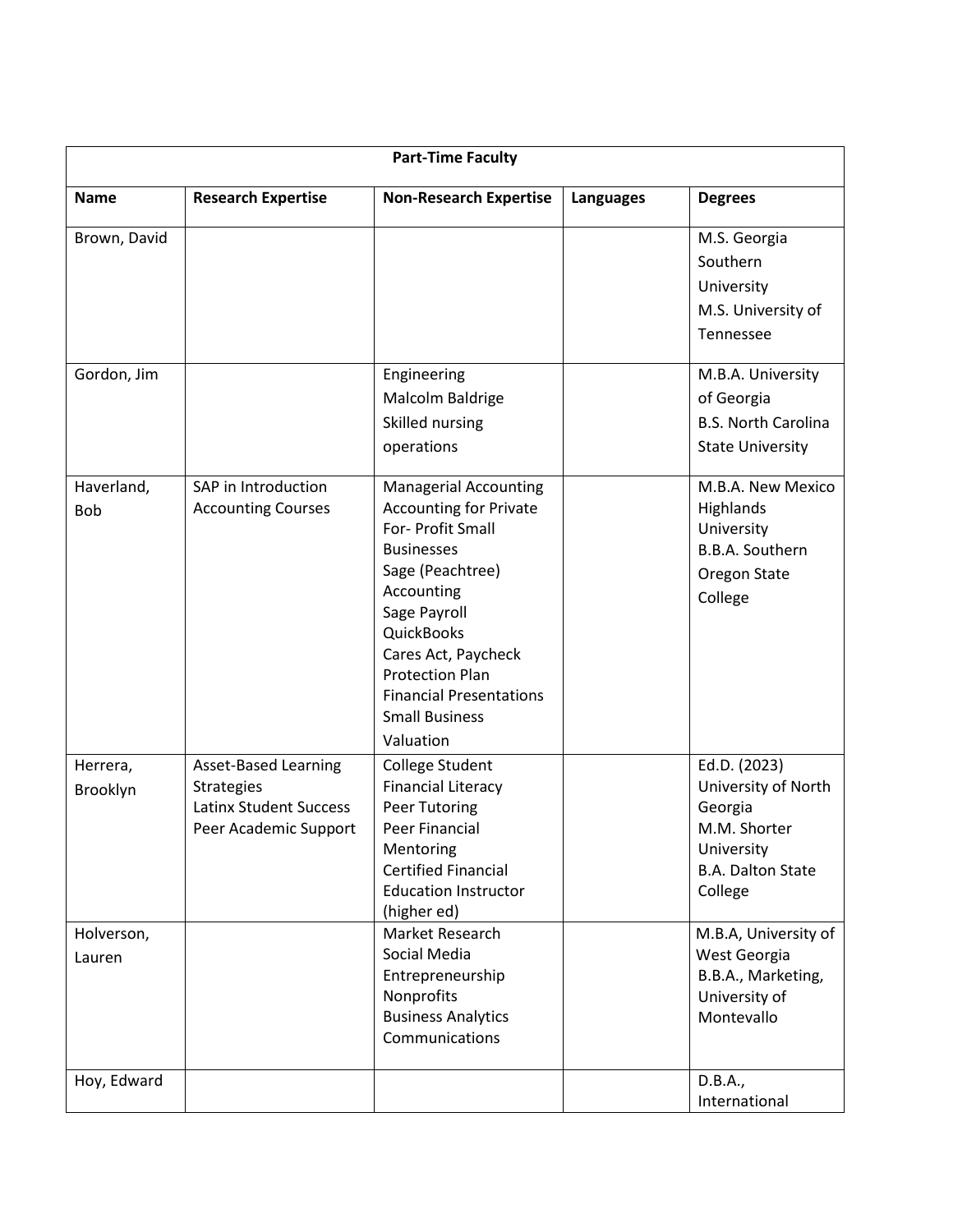| Hullender,<br>Michael | Lean Manufacturing<br>Six Sigma (Green Belt                                                                                                                                                         | Business, Argosy<br>University<br>M.Ed., University of<br>Tennessee<br>Chattanooga<br>M.S.M., Saint<br><b>Thomas University</b><br>B.A., Saint Thomas<br>University<br>M.S., Southern<br>Polytechnic State |
|-----------------------|-----------------------------------------------------------------------------------------------------------------------------------------------------------------------------------------------------|------------------------------------------------------------------------------------------------------------------------------------------------------------------------------------------------------------|
|                       | certified)                                                                                                                                                                                          | University<br>B.B.A., Dalton State<br>College                                                                                                                                                              |
| Lust, Kent            | <b>Emotional Intelligence</b><br>in the workplace (EQ)<br>Coaching &<br>Development in the<br>workplace<br><b>International Sales</b><br>Leadership<br>Supply Chain                                 | M.B.A., Kennesaw<br><b>State University</b><br>BS, Kennesaw State<br>University                                                                                                                            |
| Maddox, Ann           | <b>Human Resources</b><br>Management<br>Psychology<br>Non-Profit Management<br>Diversity and Inclusion                                                                                              | M.B.A., Bryan<br>College<br>B.S., Human<br><b>Services</b><br>Management-<br>Nonprofit<br>Management and<br>Psychology,<br>University of<br>Tennessee<br>Chattanooga                                       |
| Minor, John           | Trusts and Estates -<br>legal issues<br>Taxation, particularly<br>with regard to trusts<br>and the estate and gift<br>tax<br>Corporate entities and<br>structures<br>Contracts<br>Real Property law | J.D. Mercer<br>University<br>B. Mus. Vanderbilt<br>University                                                                                                                                              |